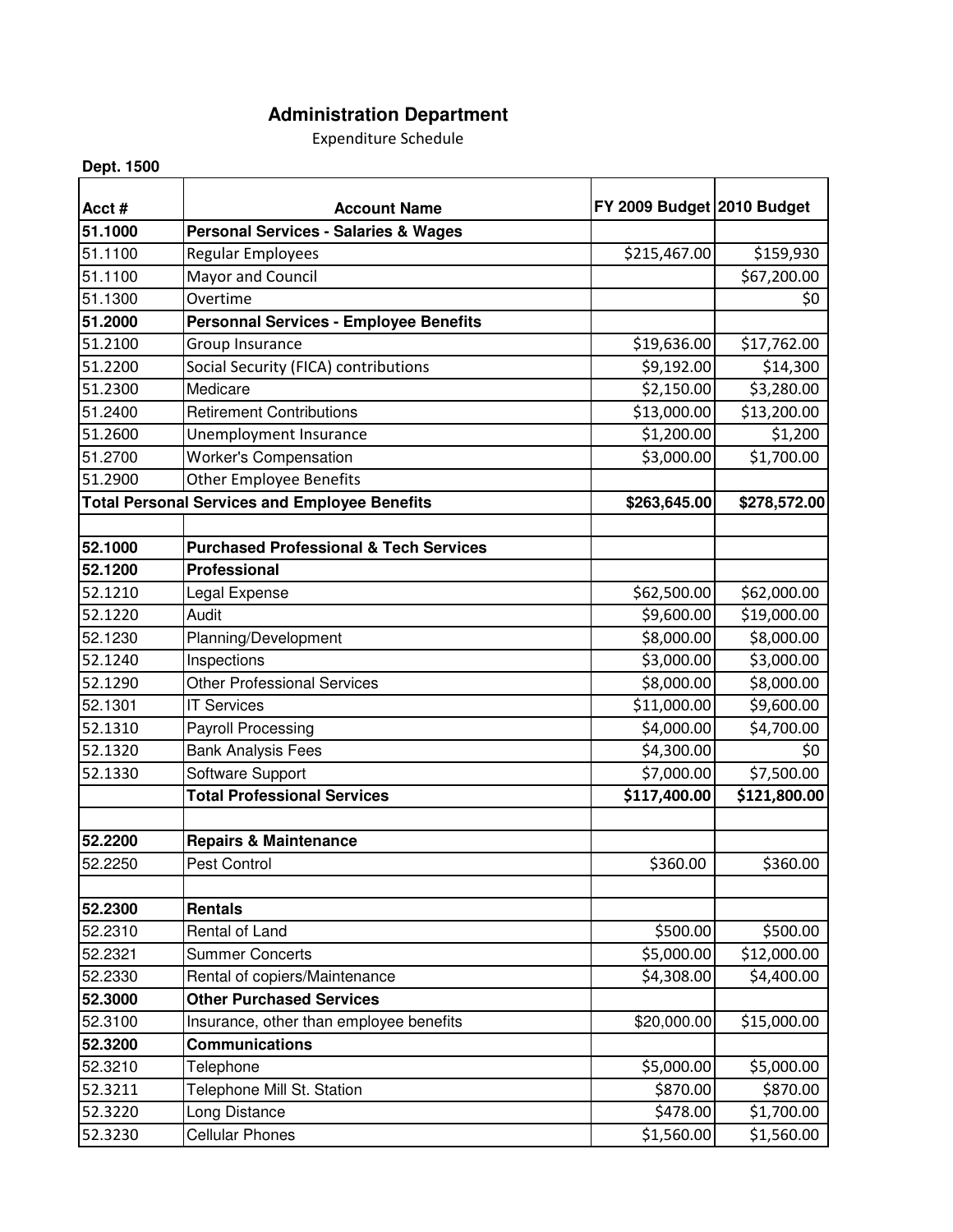| 52.3240               | <b>Internet Services</b>                 | \$900.00    | \$1,800.00              |
|-----------------------|------------------------------------------|-------------|-------------------------|
| 52.3260               | Postage                                  | \$5,000.00  | \$5,000.00              |
| 52.3290               | Other                                    | \$0.00      | \$0                     |
| 52.3300               | <b>Advertising</b>                       |             |                         |
| 52.3310               | <b>Legal Notices</b>                     | \$3,000.00  | \$3,000.00              |
| 52.3330               | Advertising                              | \$6,000.00  | \$3,000.00              |
| 52.3400               | <b>Printing &amp; Binding</b>            |             |                         |
| 52.3410               | Elections                                | \$6,000.00  | \$0                     |
| 52.3420               | Newsletter                               | \$6,200.00  | \$6,200.00              |
|                       |                                          |             |                         |
| 52.3500               | <b>Travel</b>                            | \$3,000.00  | \$8,000.00              |
| 52.3600               | Dues and Fees                            | \$7,000.00  | \$7,000.00              |
| 52.3700               | <b>Education &amp; Training</b>          | \$4,000.00  | \$6,000.00              |
|                       |                                          |             |                         |
| 52.3851               | Poll Workers                             | \$800.00    | \$0                     |
| 52.3905               | <b>Special Events</b>                    | \$5,500.00  | \$5,500.00              |
|                       | <b>Total Purchased/Contract Services</b> | \$85,476.00 | \$86,890.00             |
|                       |                                          |             |                         |
| 53.1000               | <b>Supplies</b>                          |             |                         |
| 53.1100               | <b>General Supplies &amp; Material</b>   |             |                         |
| 53.1110               | Office                                   | \$9,000.00  | \$9,000.00              |
| 53.1111               | Supplies for Mill Street Station         | \$800.00    | \$1,000.00              |
|                       |                                          |             |                         |
|                       | <b>Energy</b>                            |             |                         |
| 53.1210               | Water/Sewerage                           | \$700.00    | \$700.00                |
| 53.1211               | Water/Sewerage Mill St. Station          | \$900.00    | \$900.00                |
| 53.1212               | Water/Sewerage Cloud Street              | \$300.00    | \$0                     |
| 53.1220               | <b>Natural Gas</b>                       | \$2,500.00  | \$2,500.00              |
| 53.1230               | Electricty                               | \$5,000.00  | \$5,000.00              |
| 53.1231               | <b>Electricty Mill Street Station</b>    | \$3,000.00  | \$3,000.00              |
| 53.1232               | <b>Natural Gas Mill Street Station</b>   | \$2,000.00  | \$2,000.00              |
|                       |                                          |             |                         |
|                       | <b>Small Equipment</b>                   |             |                         |
| 53.1610               | Computer Equip/Maint (less than \$5000)  | \$5,900.00  | \$9,100.00              |
| 53.1620<br>53.1690    | Furniture/Fixtures                       | \$600.00    | \$1,000.00              |
|                       | <b>Other Supplies</b>                    |             |                         |
| <b>Total Supplies</b> |                                          | \$30,700.00 | \$34,200.00             |
| <b>Total Capital</b>  |                                          |             |                         |
|                       |                                          |             |                         |
|                       | Intergovernmental                        |             |                         |
|                       | 57.1000 Payments to Other Agencies       |             |                         |
|                       | 57.4001 Returned Checks                  | \$100.00    | \$100.00                |
|                       | 57.9000 Contingencies                    | \$8,778.26  | \$25,000.00             |
| <b>Total</b>          |                                          | \$8,878.26  | $\overline{$}25,100.00$ |
|                       |                                          |             |                         |
|                       | <b>Principal</b>                         |             |                         |